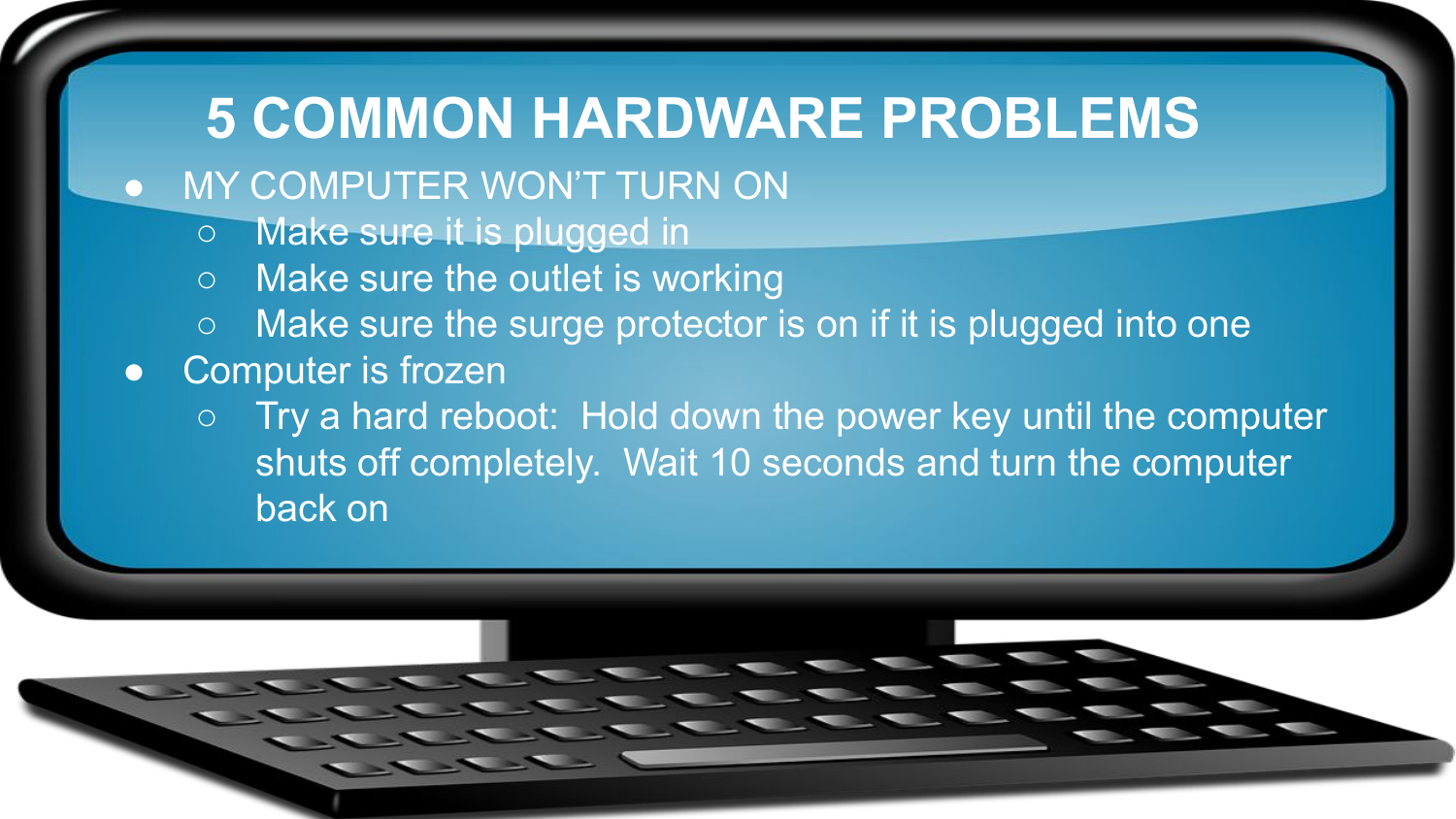## **5 COMMON HARDWARE PROBLEMS (Cont.)**

I CAN'T PLAY THE DVD I INSERTED INTO MY DRIVE: ○ Check to make sure you have software that plays DVD's. Many computers do not come with it. If it's not installed look in the appstore for the appropriate download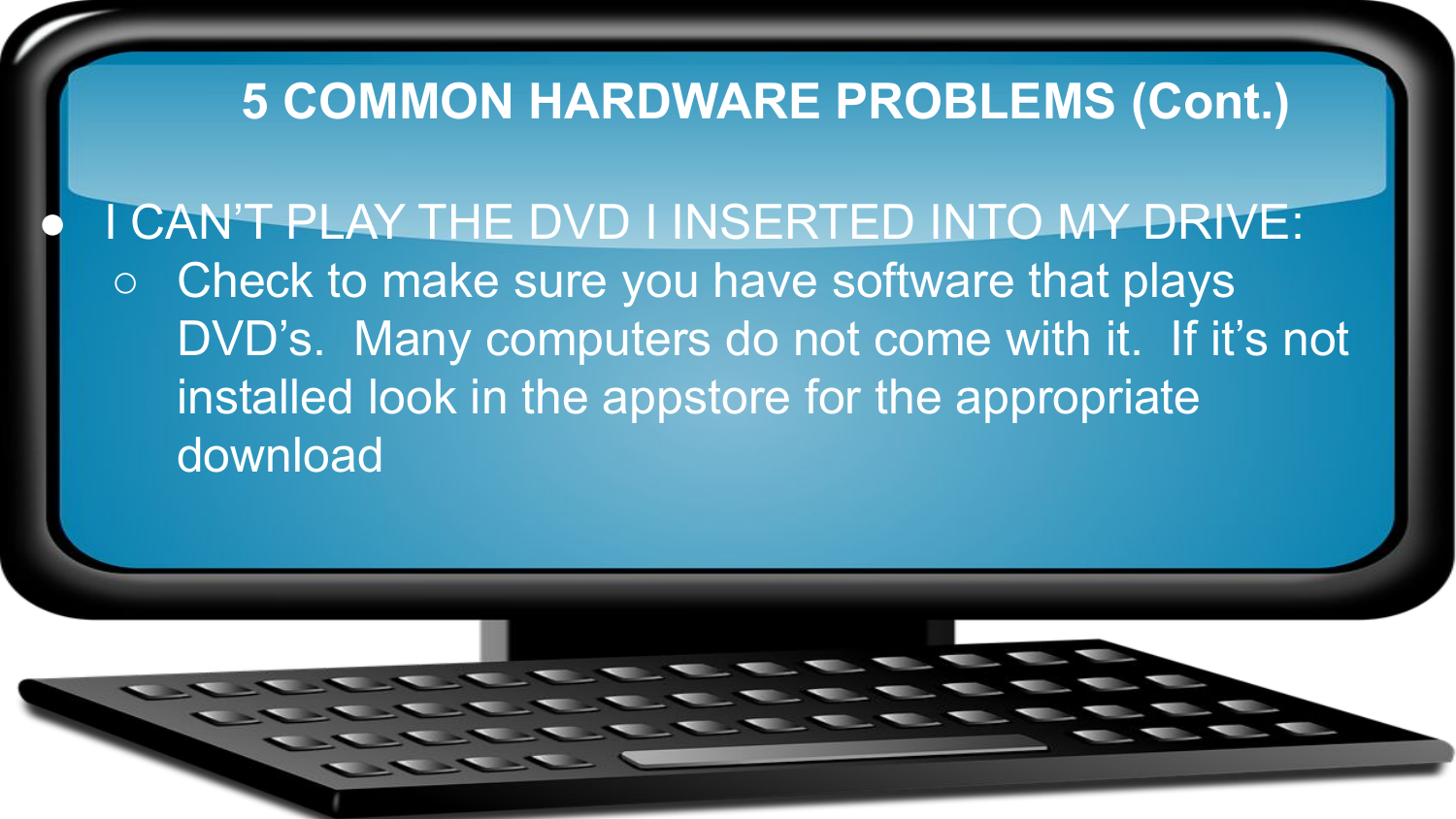# **5 Common Hardware Problems (cont.)**

### ● MY KEYBOARD IS NOT WORKING

- Make sure it is plugged into the computer. If it is unplug and replug to reset the connection. If still not do a hard reboot of the computer
- MY SCREEN IS BLANK
	- Try pressing some keys to see if it is in sleep mode  $\circ$  Try restarting the computer with a hard reboot

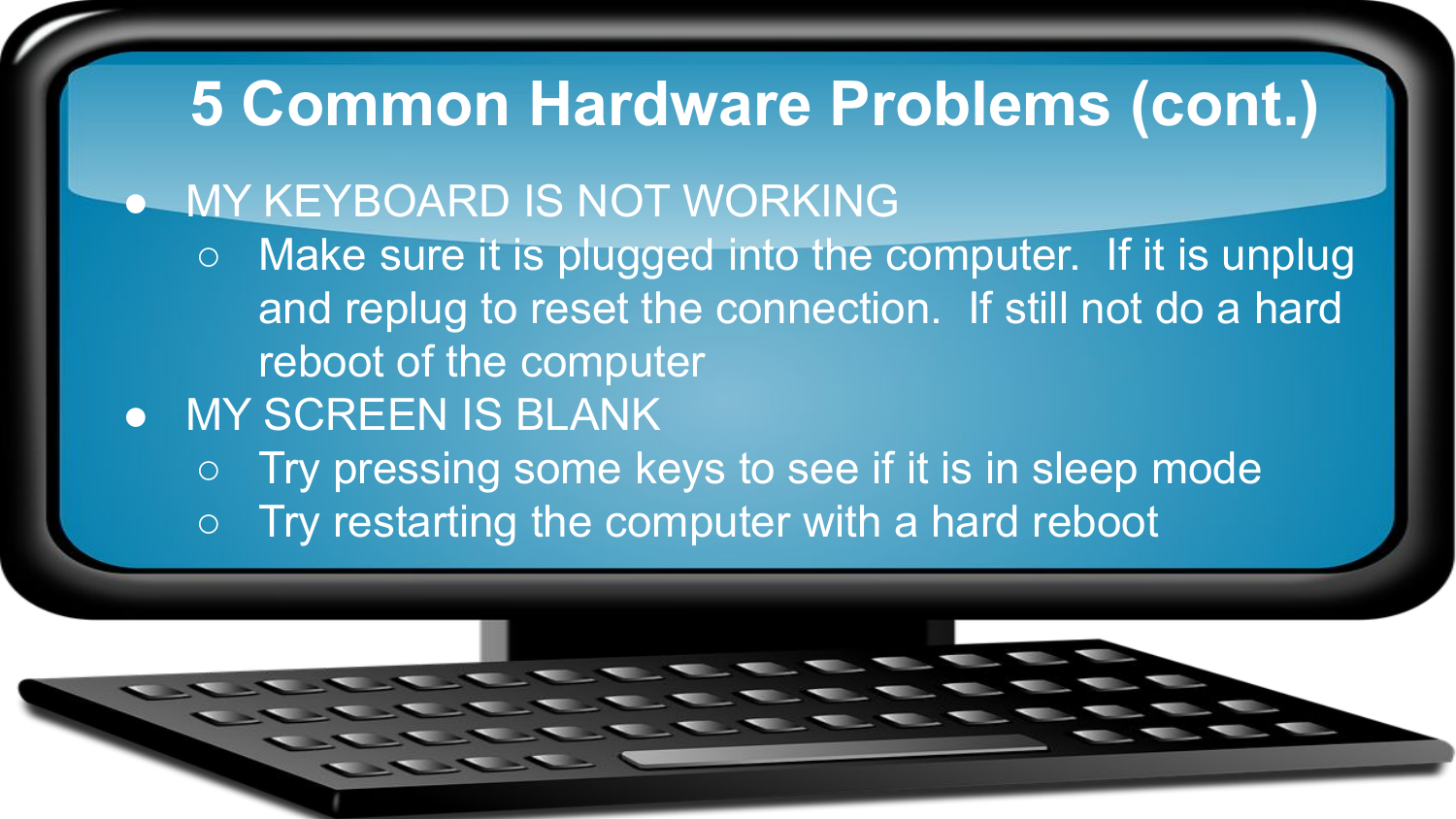## **5 COMMON SOFTWARE PROBLEMS**

#### ● Z**OOM IS JUST CIRCLING AND NOT RUNNING:**

- Try unplugging your webcam and see if this fixes the problem
- If not, press Ctrl+Alt+Del and select Task Manager. In Task Manager, right click on Zoom and click "End Task". Then restart Zoom.
	- If still not, restart the computer and see if it's still a problem

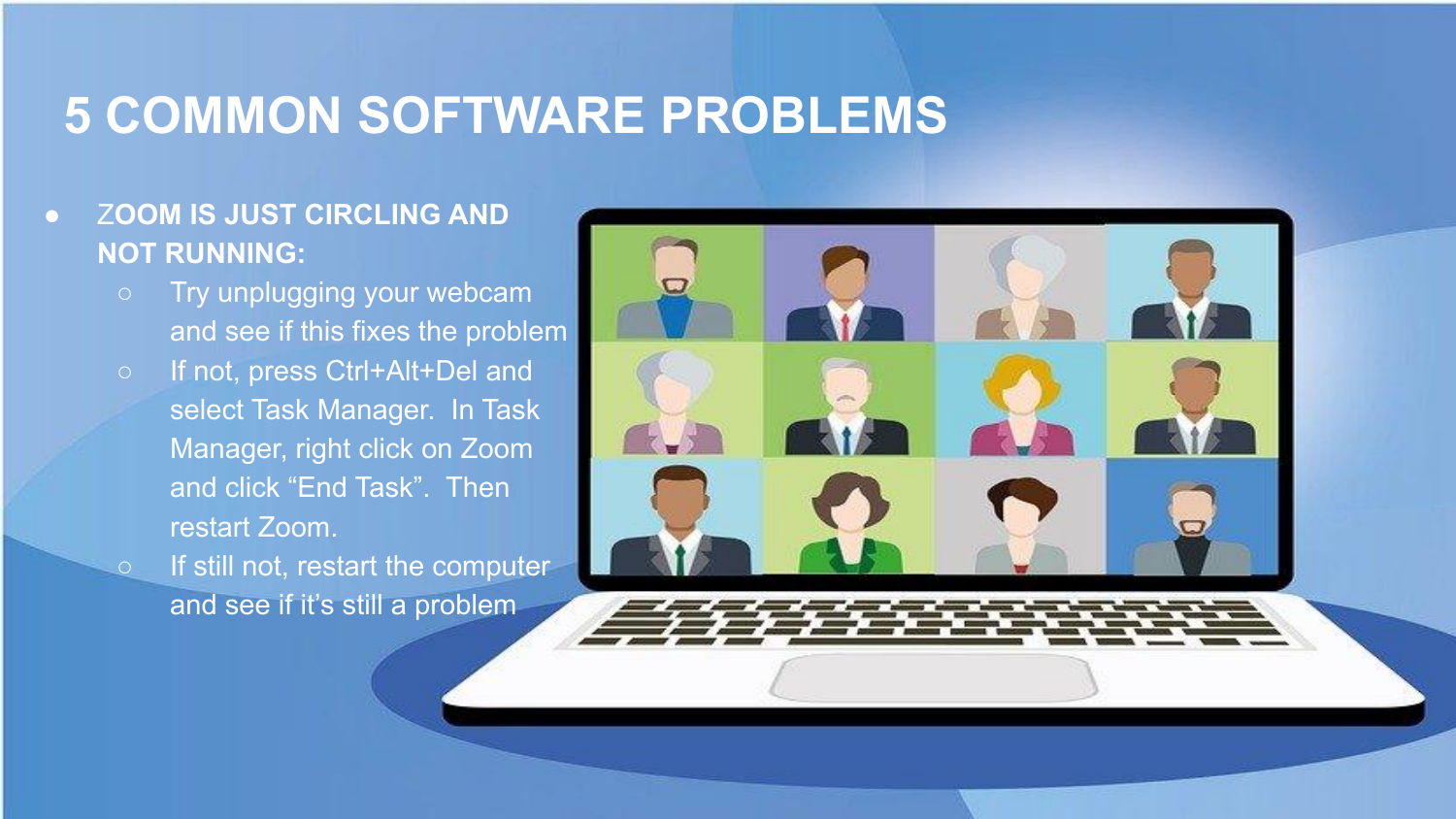## **5 COMMON SOFTWARE PROBLEMS (cont.)**

● MY COMPUTER SUDDENLY RESTARTED AND NOW I LOST ALL OF MY WORK ○ This is something that you can be proactive about for the future. Always work with your documents saved on the cloud. You can use OneDrive for this, or google file stream. A great way to prevent losing work If you were working in a Microsoft Office program, you can try opening that program and seeing if the document recovery shows up on the left side. It may have saved your work  $\overline{\text{or}}$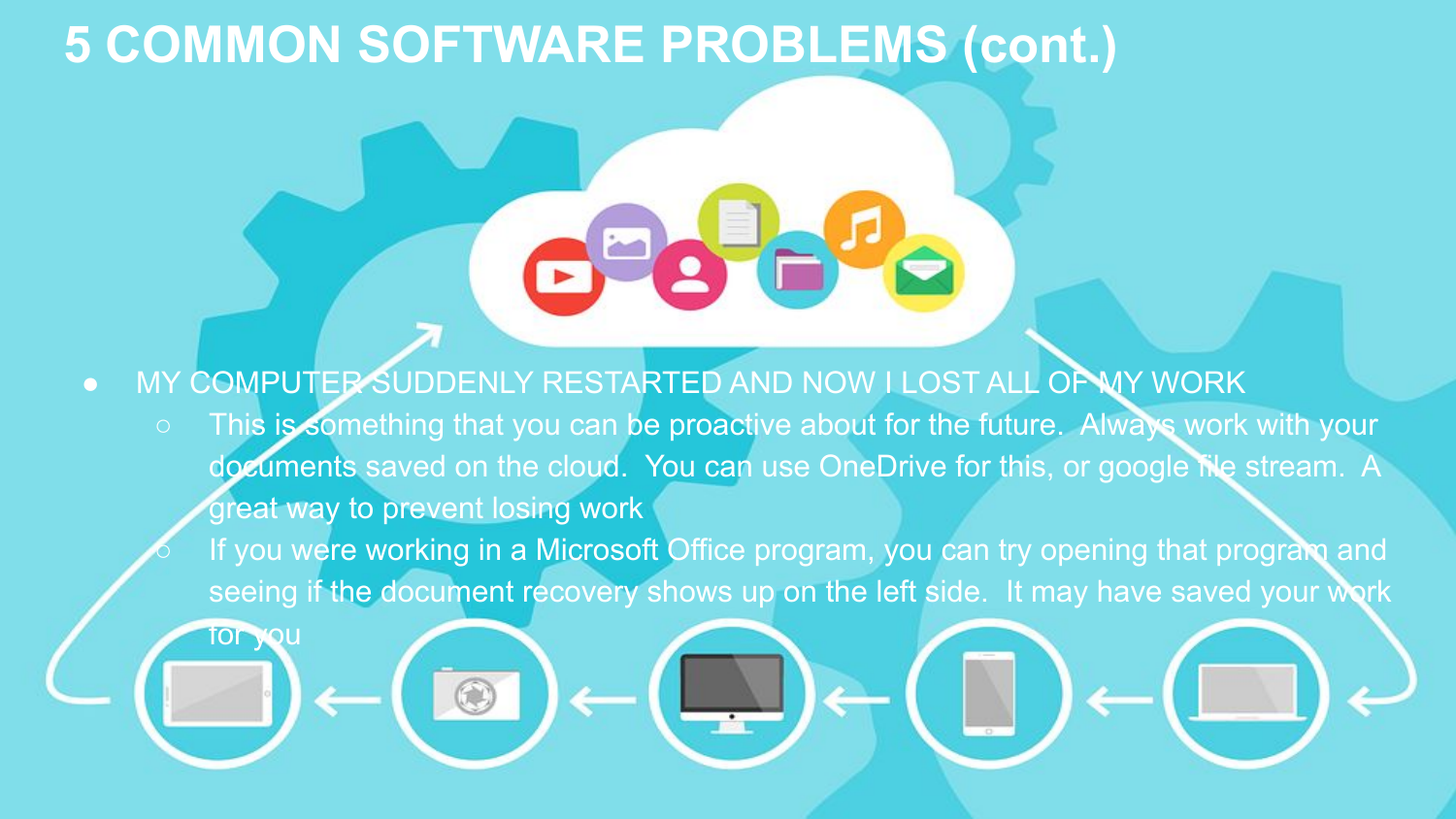## 5 COMMON SOFTWARE PROBLEMS (cont.)

#### **EVERYTHING IS RUNNING SLOWLY ON MY COMPUTER**

- Hard Reboot
- If that doesn't help run a virus scan and make sure that there are no viruses on your machine

#### BROWSER IS RUNNING SLOWLY

- Completely shut down all browser windows you have open. You can do this by going to Task Manager (using Ctrl+Alt+Del) and selecting the browser, right clicking and selecting "End Task"
- o If still slow when you open back up, go to browsing history, find the option to delete all browsing data, this usually helps speed things up significantly.
- THE PROGRAM I AM USING KEEPS ON CRASHING
	- Go to Add or REmove Program. Uninstall the program completely. Find the installation files (Often can be found online). Reinstall the program.
	- If that doesn't help contact the support team for that particular product.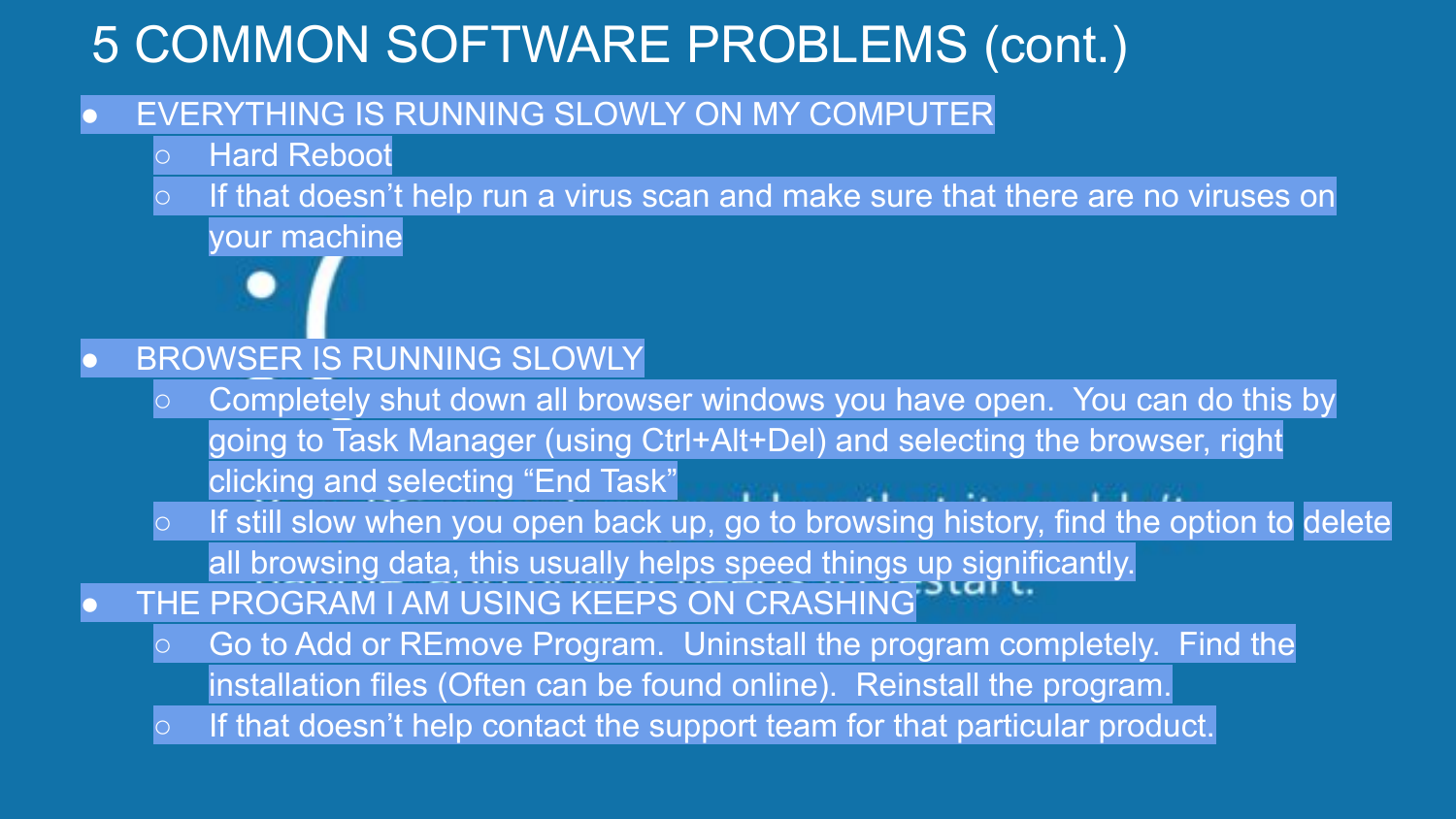### **3 Recommendations for Maintaining your Computer**

- Make sure that your operating system is up to date. You an either set this to work automatically or go to start and pe "Check for Updates". This will open up a box with options for updating anything that needs to be.
- Do not eat or drink while using the computer
- Every now and then do a full restart. Shut your computer completely. Wait a minute or two. Then start up the computer.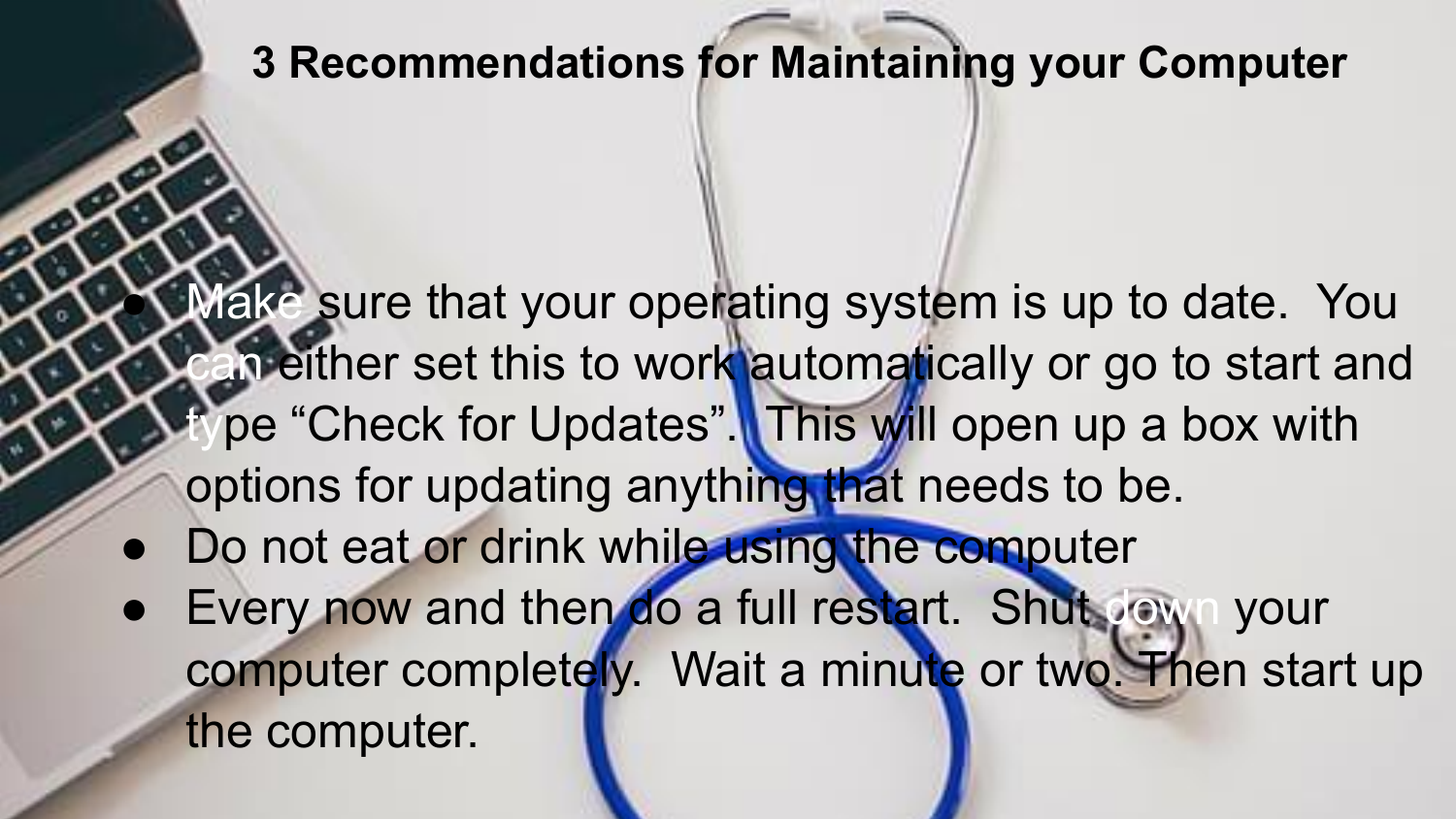# 2 COMMON NETWORKING ISSUES

 $\bullet$ 



- COMPUTER THAT IS PLUGGED STRAIGHT INTO THE NETWORK NOT CONNECTED TO THE INTERNET:
	- Make sure your plug is in correctly and tightly on both ends, by the router and by the computer
	- Check your modem. Make sure that you actually have a connection to the internet, and that the internet is not down in the area or that your bill has not been



○ If they are, go to start and type "Network Status". There you will see "Network Troubleshooter". Click this and go through the steps. Sometimes this will fix your

problem If neither of these work, try a different cable and see if that works

If you still have no internet, call your internet provider for help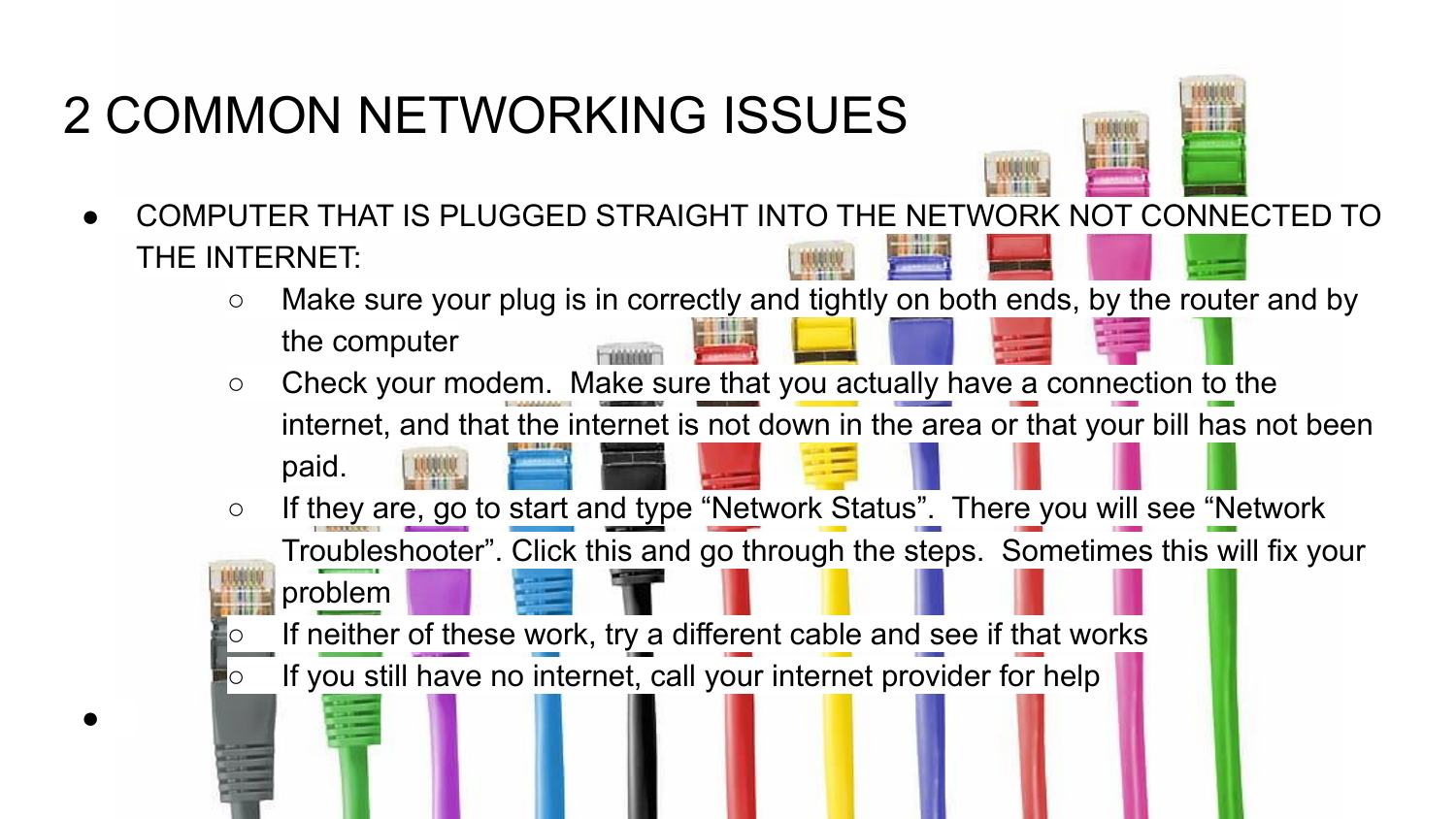### **2 COMMON NETWORKING ISSUES (cont.)**

**● COMPUTER ON WIFI IS NOT CONNECTED TO THE NETWORK ○ Make sure WIFI is turned on on your computer ○ Make sure your router/model actually has service. Try another device on the wifi and see if it works ○ go to start and type "Network Status". There you will see "Network Troubleshooter". Click this and go through the steps. Sometimes this will fix your problem ○ If you still have no internet, call your internet provider for help**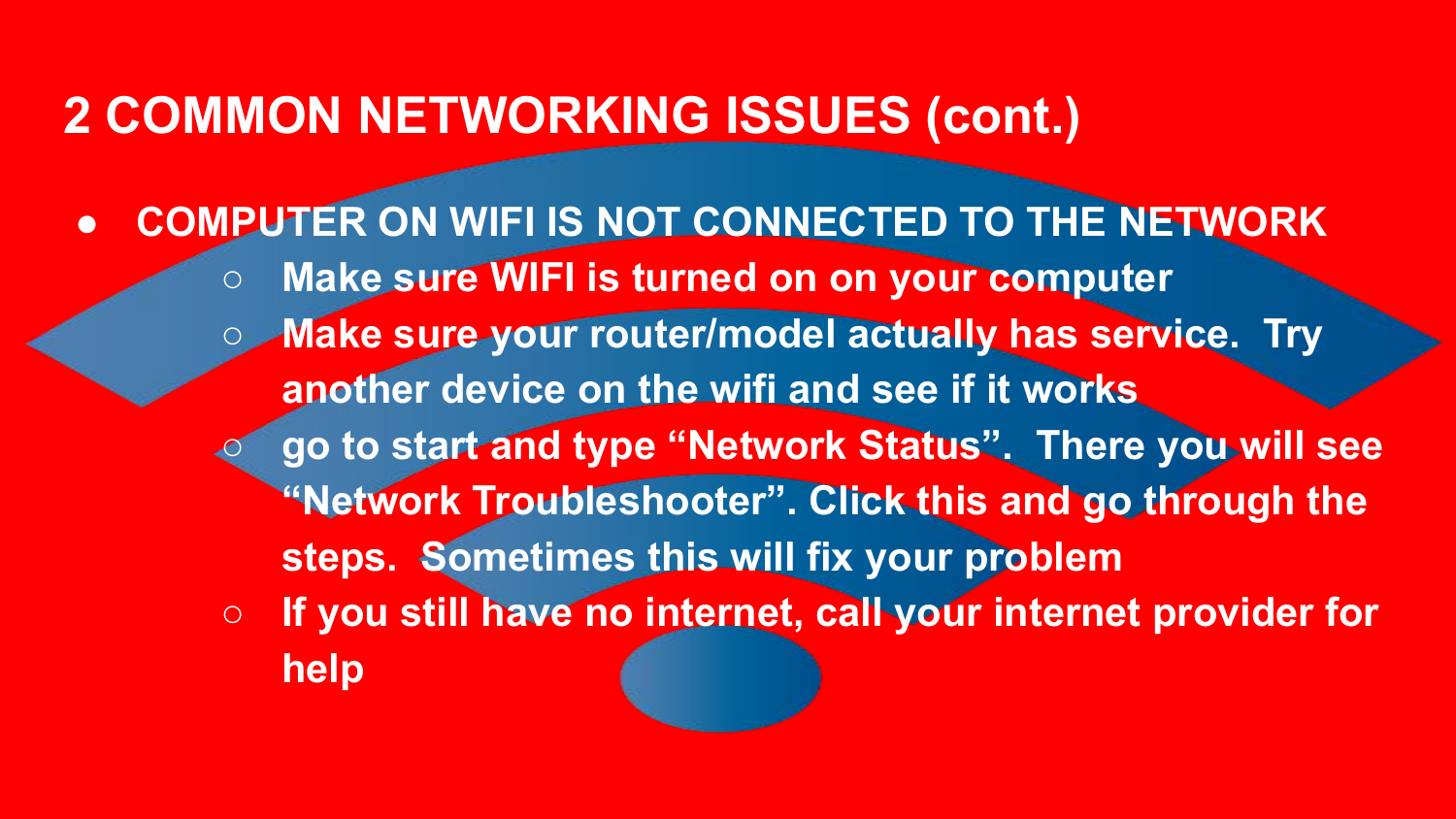## COMMON ISSUES WITH PERIPHERALS

**MY DOCUMENT WON'T PRINT** 

a. Make sure the Printer is on.

 $\overline{a}$ 

- b. If it's on sometimes it helps to turn it off, wait a minute or 2 then turn it back on again
- c. Check to make sure your cables are plugged in correctly to both the printer and the computer
- d. Unplug and replug cables on both ends
- e. Make sure that you have the correct drivers for your printer on your computer. Go to the printer company website and search for the drivers for your operating system
- f. Reboot your computer. Sometimes this helps restart the print queues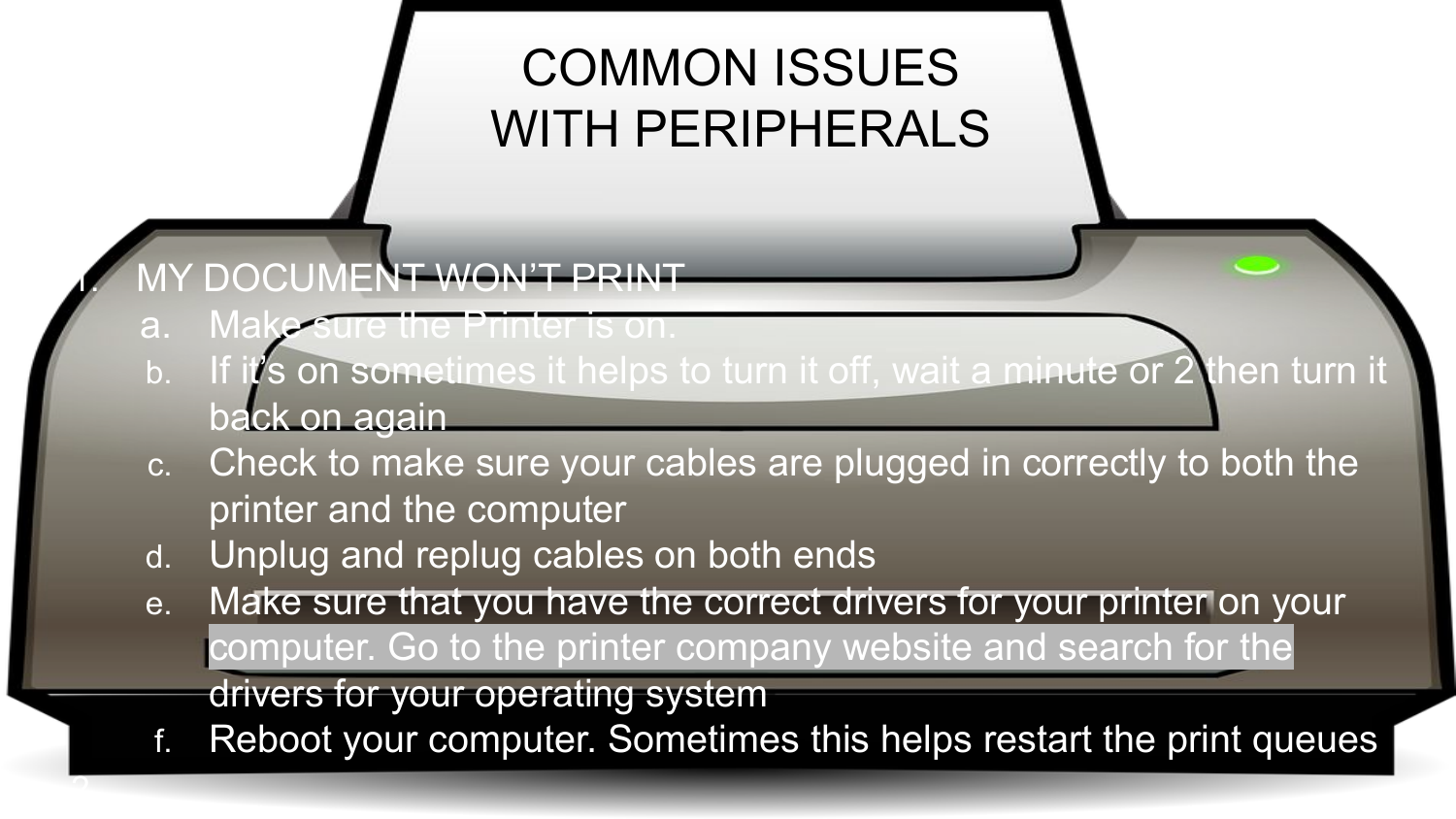**COMMON ISSUES WITH PERIPHERALS (cont.)** 2. **THE SOUND IS NOT WORKING** a. Make sure the speaker has power. Check the plugs Make sure the sound is plugged into the correct audio ack (usually it's green) c. Make sure the volume is up high enough d. Try plugging in a different speaker that you know works and see if that one works e. If you are using a bluetooth device, make sure the bluetooth is working correctly. Disconnect and reconnect.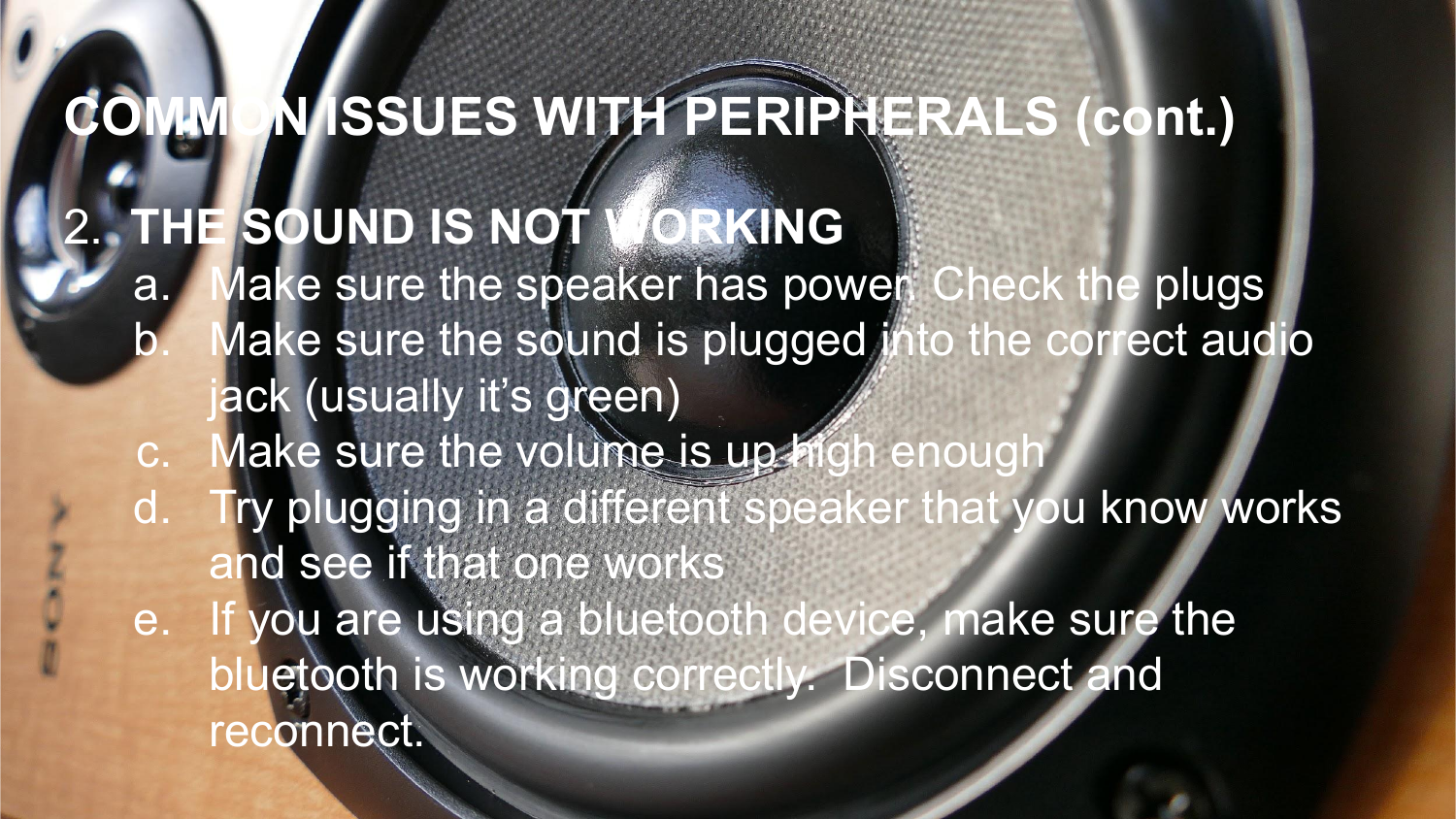# **MINI GLOSSARY OF TECHNOLOGY SYSTEMS**

- **HARD REBOOT:** reboot of the computer that entails shutting it down by holding down the power key for about 5 seconds until it turns off. Waiting about 15 seconds and restarting the computer. Gives the computer a fresh start, can fix many issues that come up
- **TASK MANAGER:** Central management of apps on your computer. To get to it, type Ctrl+Alt+Del and select Task Manager. This gives you access to abruptly end programs that may be causing problems and can give you a general overview of the health of your computer
- **ROUTER/MODEM:** The internet connection box from your house to the outside world. Usually installed by the internet company. This is where all communication routes through before heading out.